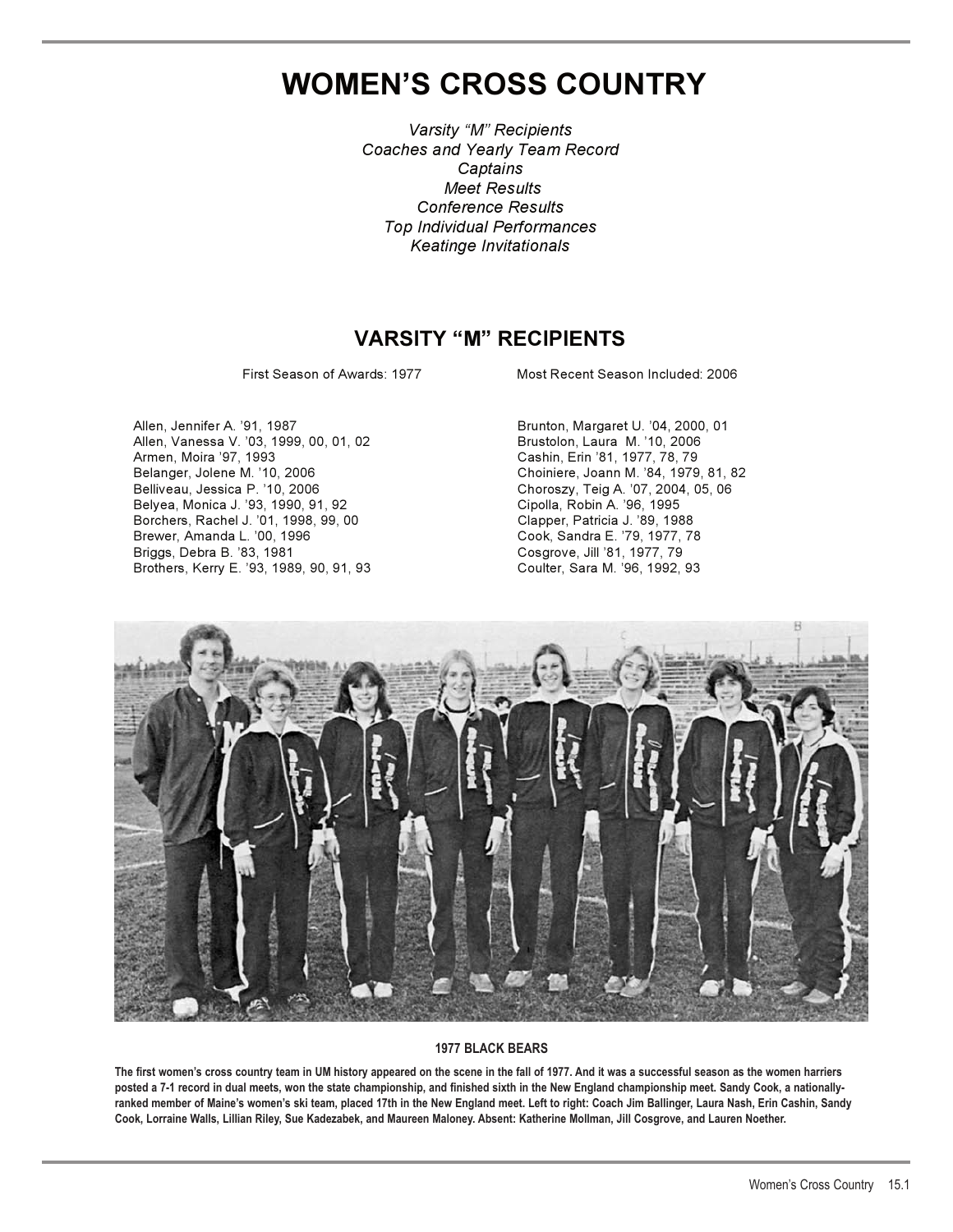Darcey, Kerri R. '86, 1982, 83, 84, 85 Myrick, Addie E. '00, 1996, 97 Daugherty, Christy L. '81, 1977 Dawe, Helen E. '87, 1983, 84, 85, 86 Naylon, Jennifer A. '87, 1986 Dombek, Lynn '82, 1979 Newell, Marianne M. '90, 1986 Donovan, Danielle K. '01, 1997, 99, 00 Noether, Lauren J. '78, 1977 Dube, Kristina L. '99, 1996, 98 O'Neill, Eillen '01, 1998 Dunn, Jamilyn '84, 1980 **Patterson, Army S. '93, 1989** Eash, Morgan L. '91, 1990, 91 Pelletier, Hana J. '07, 2003, 04, 05, 06 Elias, Susan P. '84, 1981, 82, 83 Pelletier, Nicole M. '03, 1999, 00, 01, 02 Emerson, Linda E. '84, 1982 Perkins, Tamara L. '85, 1981, 82, 83, 84 England, Margaret A. '84, 1983, 84 Pierce, Kimberly L. '93, 1989, 90, 92 Ferrari, Koren '99, 1995 Pola, Heather M. '96, 1993, 94, 95 Fields, Karen M. '93, 1991, 92 Poletto, Lynne M. '82, 1977 Flewelling, Heidi S. '85, 1984 Pope, Tiffany L. '96, 1992, 93 Forest, Jeannine M. '87, 1985, 86 Prest, Roseanna M. '85, 1981, 82, 84, 85 Forrey, Melissa R. '98, 1997 Riley, Lillian M. '80, 1977, 78, 79 Giamotti, Rosemary '81, 1978 Rinaldi, Margaret '84, 1980 Gross, Nerissa J. '09, 2006 Ringo, Kate '95, 1992, 93, 94<br>Grover, Anita M. '91, 1990 Roth, Lorali S. '92, 1989, 90, ' Guptill, Robin M. '95, 1993, 94 Salisbury, Karen M. '91, 1987, 88, 89, 91 Harrie, Charla A. '95, 1991 Sanford, Colleen '83, 1979 Hedlund, Ellen L. '04, 2001 Sarns, Kathleen H. '82, 1979, 81 Heslam, Bethany A. '86, 1982, 83, 84, 85 Seager, Gwen M. '92, 1988 Hickok, Elonnai N. '10, 2006 New Shedd, Susan '82, 1978 Hindley, Eden S. '98, 1994 Shepard, Janeen R. '04, 2000, 01, 02, 03 Hindley, Jill E. '94, 1992 Skillings, Julia L. '97, 1994, 95 Hokanson, Kimberly A. '98, 1994 Smith, Grace M. '87, 1984, 85 Howe, Shelby E. '07, 2004, 05, 06 Stevens, Nicole L. '00, 1995, 96, 97, 98 Howley, Charlotte A. '04, 2002, 03, 04 Suarez, Kerry L. '99, 1996, 98<br>Hudak, Jessica L. '05, 2002, 03 Sundstrom, Janet L. '83, 1980 Hudak, Jessica L. '05, 2002, 03<br>Hurley, Pamela A. '97, 1993 Hussey, Suzanne M. '02, 1998, 99, 00, 01 Tolosky, Michelle A. '99, 1995, 96, 97 Jacobs, Jennifer D. '95, 1992, 93, 94 Towns, Nancy M. '01, 1997 Jellison, Brie S. '07, 2003, 04 Tracy, Kathryn E. '88, 1984, 85 Jovanelli, Heather L. '04, 2002, 03, 05 Vandenberg, Margaret M. '00, 1997, 98 Kadezabek, Susan '81, 1977 Vidlak, Kristen E. '05, 2002, 03, 04, 05 Kalkofen, Karin J. '91, 1990 Walls, Leslie I. '89, 1984, 85, 87 Kohtala, Kathy M. '82, 1978, 79, 80, 81 Walsh, Brenna R. '10, 2006 Kowalski, Laurel '84, 1980 Walters, Laura S. '89, 1986 Lanagan, Catherine '84, 1980 Westphal, Joan K. '81, 1978 LaRoche, Lauren E. '08, 2005 Whitney, Susan '81, 1978, 79 Laverdiere, Katherine A. '05, 2001, 02 Lawler, Erin E. '08, 2004, 05 Withee, Theresa L. '91, 1987, 88, 89 Lemieux, Carla L. '92, 1988, 89, 90 Wood, Diane M. '87, 1984, 85 Lewis, Theresa L. '88, 1983, 84, 85, 86 Zanchi, Lynn M. '85, 1981 Lowell, Allyson B. '93, 1991, 92 Lush, Theresa C. '91, 1987 Lynch, Cynthia A. '83, 1982 Mahnken, Brenda I. '88, 1984, 85, 86, 87 Maloney, Maureen '80, 1977 Maurer, Jaclyn '00, 1996, 97, 99 McCormick, Patricia M. '96, 1994, 95, 96 McDonald, Kimberly '84, 1980, 81 McGowan, Vanessa '00, 1997, 98, 99, 00 McLaughlin, Sonja D. '86, 1982, 83, 85, 86 Meehan, Mary E. '89, 1985, 86, 87 Meserve, Tina W. '89, 1987, 88 Miliano, Kimberly C. '90, 1988

Cunningham, Jennifer R. '85, 1981, 82, 83 Miliano, Kimberly C. '90, 1988 D'Addetta, Ann L. '84, 1980, 81 Mollman, Katherine S. '79, 1977, 78 Dall, Allison S. '96, 1996 Morth's Charles Morth, Rhonda M. '89, 1986, 87, 88

Roth, Lorali S. '92, 1989, 90, 91

Szewc, Miranda L. '05, 2001, 02, 03, 04

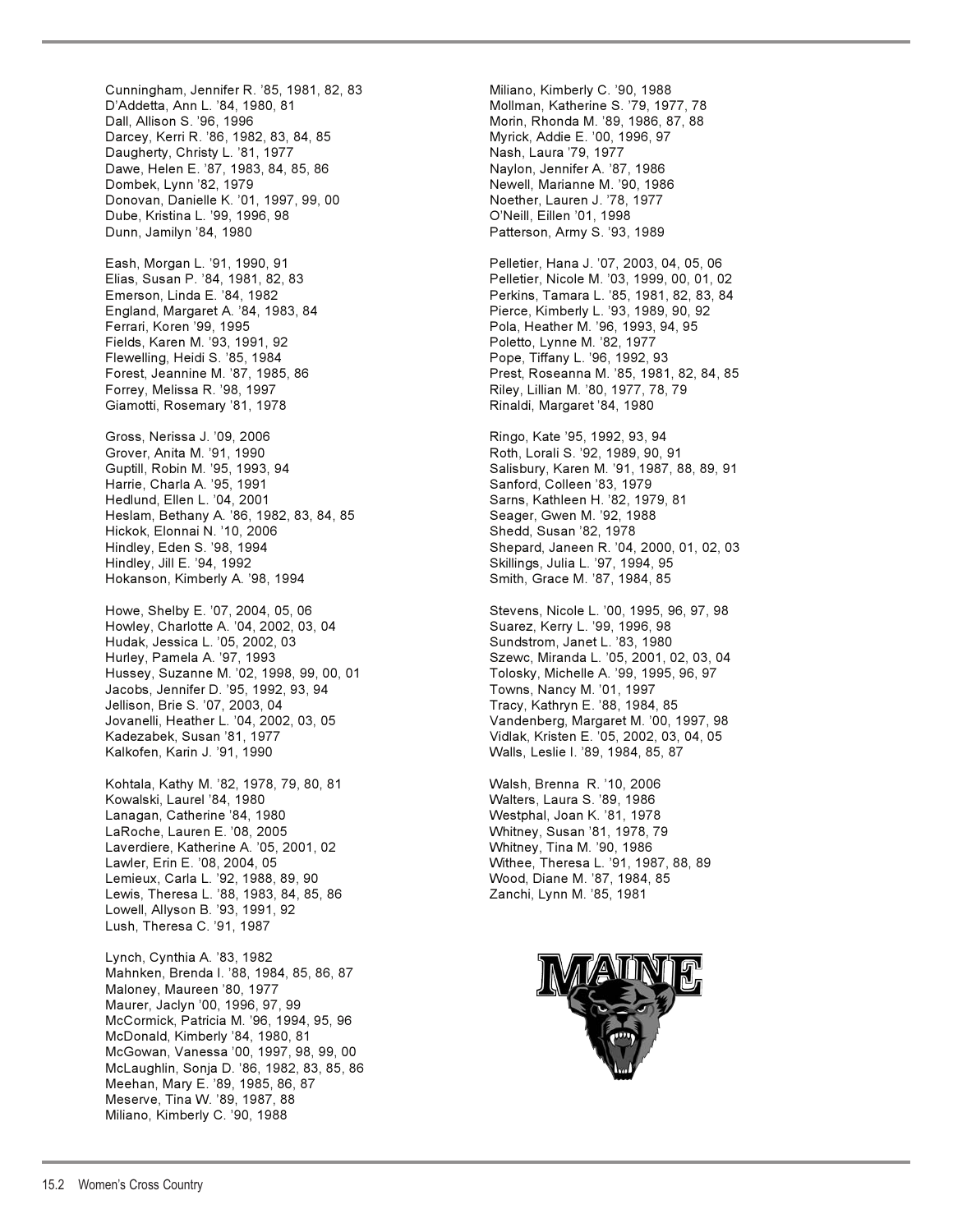## **HEAD COACHES AND YEARLY TEAM RECORD**

*(Win-loss records confined to results of meets with five or less teams competing.)* 

| 1977<br>1978<br>1979<br>1980                 | Coach<br>James O. Ballinger<br>James O. Ballinger<br>James O. Ballinger<br>James O. Ballinger | W<br>8<br>3<br>3<br>$\overline{7}$                                             | L<br>1<br>$\overline{\mathbf{c}}$<br>3<br>3   | Т<br>0<br>0<br>0<br>0           | Pct.<br>.889<br>.600<br>.500<br>.700                 |
|----------------------------------------------|-----------------------------------------------------------------------------------------------|--------------------------------------------------------------------------------|-----------------------------------------------|---------------------------------|------------------------------------------------------|
| 1981                                         | James O. Ballinger                                                                            | 8                                                                              | 1                                             | 0                               | .889                                                 |
| 1982                                         | James O. Ballinger                                                                            | 5                                                                              | 3                                             | 0                               | .625                                                 |
| 1983                                         | James O. Ballinger                                                                            | 5                                                                              | 4                                             | 0                               | .556                                                 |
| 1984                                         | James O. Ballinger                                                                            | 6                                                                              | 0                                             | 0                               | 1.000                                                |
| 1985                                         | James O. Ballinger                                                                            | $\overline{7}$                                                                 | 1                                             | 0                               | .875                                                 |
| 1986                                         | James O. Ballinge                                                                             | $\overline{7}$                                                                 | 0                                             | 0                               | 1.000                                                |
| 1987                                         | James O. Ballinger                                                                            | $\overline{c}$                                                                 | $\overline{c}$                                | 0                               | .500                                                 |
| 1988                                         | James O. Ballinger                                                                            | 3                                                                              | $\overline{\mathbf{4}}$                       | 0                               | .429                                                 |
| 1989                                         | James O. Ballinger                                                                            | $\overline{c}$                                                                 | 3                                             | 0                               | .400                                                 |
| 1990                                         | James O. Ballinger                                                                            | 3                                                                              | $\overline{\mathbf{4}}$                       | 0                               | .429                                                 |
| 1991                                         | James O. Ballinger                                                                            | 4                                                                              | 3                                             | 0                               | .571                                                 |
| 1992                                         | James O. Ballinger                                                                            | 2                                                                              | 1                                             | 0                               | .667                                                 |
| 1993                                         | Margaret E. Maxim                                                                             | 0                                                                              | $\overline{\mathbf{c}}$                       | 0                               | .000                                                 |
| 1994                                         | Margaret E. Maxim                                                                             | 0                                                                              | $\overline{c}$                                | 0                               | .000                                                 |
| 1995                                         | Margaret E. Maxim                                                                             | 0                                                                              | 5                                             | 0                               | .000                                                 |
| 1996                                         | Margaret E. Maxim                                                                             | 2                                                                              | 8                                             | 0                               | .200                                                 |
| 1997                                         | Margaret E. Maxim                                                                             | $\mathbf 1$                                                                    | $\overline{c}$                                | 0                               | .333                                                 |
| 1998                                         | Jill E. Hindley                                                                               | 3                                                                              | 4                                             | 0                               | .429                                                 |
| 1999                                         | Mark H. Lech                                                                                  | 0                                                                              | 0                                             | 0                               | .769                                                 |
| 2000                                         | Mark H. Lech                                                                                  | $\overline{2}$                                                                 | 4                                             | 0                               | .333                                                 |
| 2001<br>2002<br>2003<br>2004<br>2005<br>2006 | Mark H. Lech<br>Mark H. Lech<br>Mark H. Lech<br>Mark H. Lech<br>Mark H. Lech<br>Mark H. Lech  | 2<br>$\overline{c}$<br>1<br>0<br>$\overline{\mathbf{c}}$<br>$\mathbf{1}$<br>91 | 4<br>4<br>1<br>3<br>1<br>$\overline{2}$<br>77 | 0<br>0<br>0<br>0<br>0<br>0<br>0 | .333<br>.333<br>.500<br>.000<br>.667<br>.333<br>.542 |

## **CAPTAINS**

| Borchers, Rachel J. (2000)        | Lewis, Theresa L. (1986)          |
|-----------------------------------|-----------------------------------|
| Brothers, Kerry E. (1991, 92, 93) | Mahnken, Brenda I. (1987)         |
| Choiniere, Joann M. (1982)        | Maurer, Jaclyn (1999)             |
| Cook, Sandra E. (1978)            | McCormick, Patricia M. (1995, 96) |
| Darcey, Kerri R. (1985)           | McGowan, Vanessa (1999)           |
| Dawe, Helen E. (1986)             | Meehan, Mary E. (1988)            |
| Donovan, Danielle K. (2001)       | Meserve, Tina W. (1988)           |
| Elias, Susan P. (1983)            | Mollman, Katherine S. (1977, 78)  |
| England, Margaret A. (1984)       | Pelletier, Hana J. (2005, 06)     |
| Guptill, Robin M. (1994)          | Pelletier, Nicole M. (2002)       |
| Hokanson, Kimberly A. (1996)      | Perkins, Tamara L. (1984)         |
| Howley, Charlotte A. (2004)       | Pola, Heather M. (1995)           |
| Hussey, Suzanne M. (2001)         | Riley, Lillian M. (1979)          |
| Jacobs, Jennifer D. (1994)        | Salsbury, Karen M. (1989, 90)     |
| Jovanelli, Heather L. (2003, 04)  | Stevens, Nicole L. (1997)         |
| Kohtala, Kathy M. (1980, 81)      | Suarez, Kerry L. (1997)           |
| Lemieux, Carla L. (1990)          | Withee, Theresa L. (1989)         |
|                                   |                                   |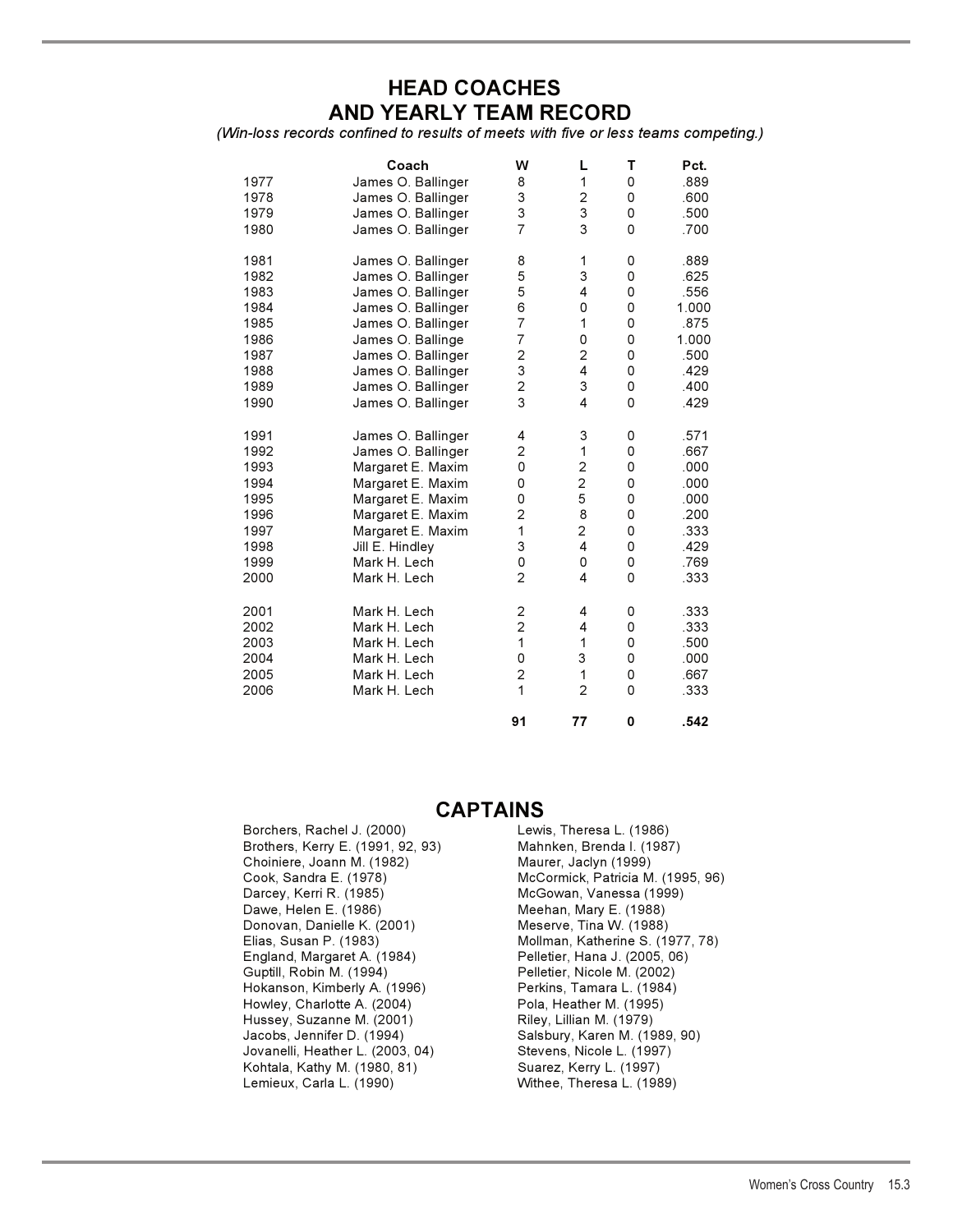## **YEAR-BY-YEAR MEET RESULTS**

*This section includes results of non-conference meets only, excluding Keatinge Invitationals. Win-loss records confined to results of meets with five or less teams competing.)*

|  | 1977 (8-1)         |    | 1979 (3-3)        |     | 1981 (8-1)        |     |
|--|--------------------|----|-------------------|-----|-------------------|-----|
|  | 40 Vermont         | 21 | 55 Boston College | 23  | 23 Connecticut    | 32  |
|  | 18 Fitchburg State | 42 | 55 Rhode Island   | 53  | 28 Boston College | 27  |
|  | 17 Colby           | 44 | 26 Bowdoin        | 31  | 15 Bowdoin        | 61  |
|  | 15 New Hampshire   | 50 | 26 Colby          | 31  | 15 Colby          | 73  |
|  | 26 Bates           | 37 | 27 Bates          | 29  | 15 Southern Maine | 114 |
|  | 26 Bowdoin         | 65 | 48 New Hampshire  | 15  | 23 Vermont        | 32  |
|  | 28 Brandeis        | 59 |                   |     | 25 New Hampshire  | 35  |
|  | 28 MIT             | 69 | 1980 (7-3)        |     | 25 Bates          | 71  |
|  | 28 Boston U.       | 74 | 59 Boston College | 33  | 15 Bowdoin        | 44  |
|  |                    |    | 59 Rhode Island   | 53  |                   |     |
|  | 1978 (3-2)         |    | 59 Boston U.      | 78  | 1982 (5-3)        |     |
|  | 32 Connecticut     | 24 | 27 Bates          | 41  | 45 Boston College | 33  |
|  | 18 Bowdoin         | 37 | 27 New Hampshire  | 56  | 45 Connecticut    | 48  |
|  | 19 Colby           | 36 | 22 Vermont        | 31  | 22 Bowdoin        | 66  |
|  | 36 New Hampshire   | 23 | 46 New Hampshire  | 17  | 22 Southern Maine | 68  |
|  | 25 Vermont         | 30 | 26 Bowdoin        | 49  | 22 Colby          | 79  |
|  |                    |    | 26 Colby          | 60  | 21 New Brunswick  | 40  |
|  |                    |    | 26 Southern Maine | 112 | 30 Vermont        | 26  |
|  |                    |    |                   |     | 45 New Hampshire  | 18  |



#### **1981 — AN OUTSTANDING SEASON**

**Maine enjoyed a fine season in 1981, posting an 8-1 record in dual meets, winning the state championship, and finishing among the top teams New England. Joann Choiniere won the individual state title, was 8th in the New England championships and 5th in the EAIAW Eastern Meet. Rose Prest was 14th in New England and 12th in the EAIAW title meet. Left to right: Coach Jim Ballinger, Lynn Zanchi, Sue Elias, Kim McDonald, Ann D'Addetta, Joann Choiniere, Tammy Perkins, Rose Prest, Jennifer Cunningham, Diane Quinlan, and Capt. Kathy Kohtala.**



#### **2006 BLACK BEARS**

**Coach Mark Lech's 2006 women's cross country team, with nine freshmen on the roster, showed promise of being an outstanding team in the future. Front Row, left to right: Heather Henningsen, Elonnai Hickok, Lauren Forgues, Jessica Belliveau, Teig Choroszy, Nerissa Gross, and Laura Brustolon. Back Row, left to right: Stephanie Jette, Jolene Belanger, Lauren LaRoche, Capt. Hana Pelletier, Shelby Howe, Brenna Walsh, and Coach Lech.**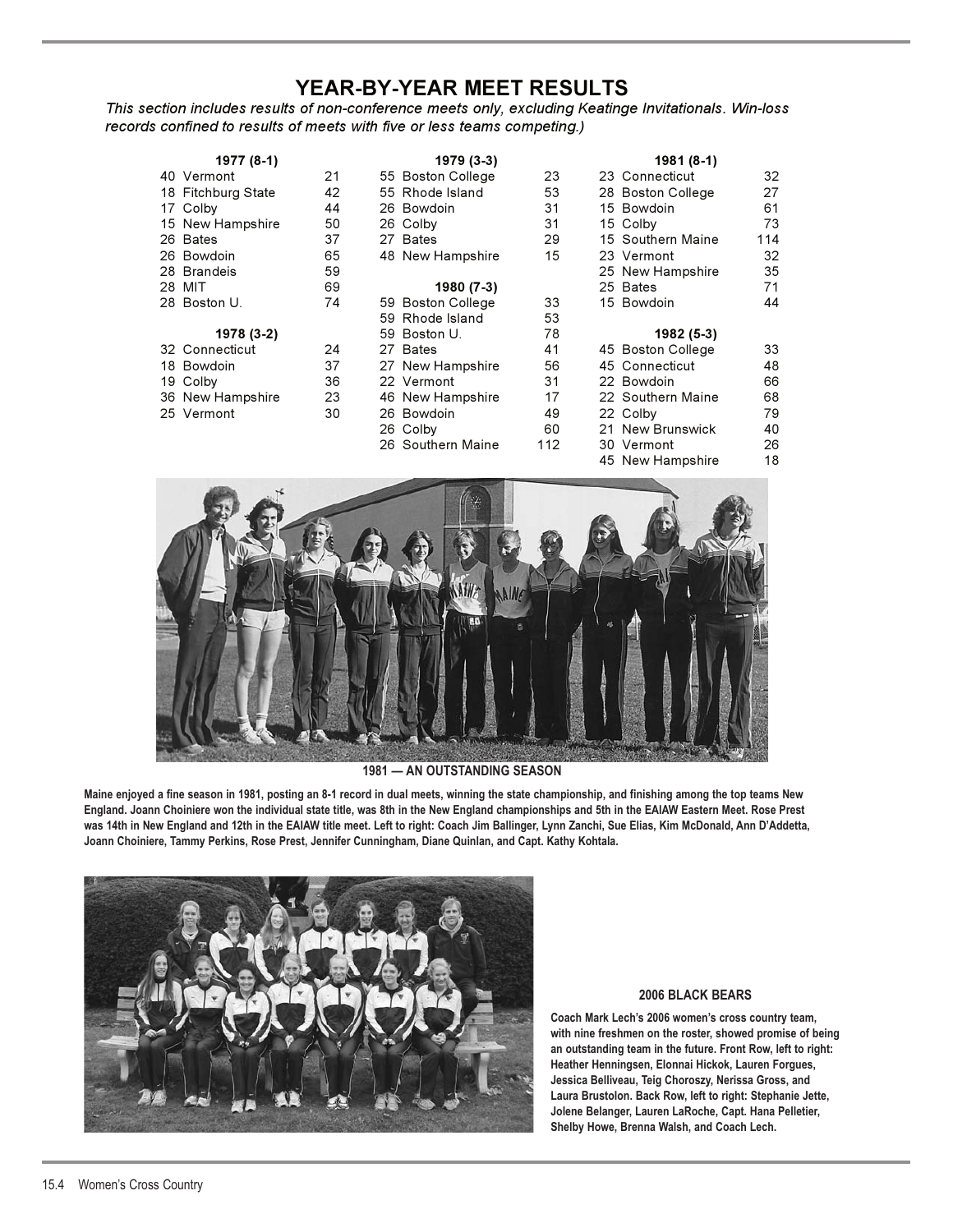| 1983 (5-4)                  |     | 1989 (cont.)                                                        |     | 1996 (2-8)                         |     |
|-----------------------------|-----|---------------------------------------------------------------------|-----|------------------------------------|-----|
| 63 Boston College           | 21  | Holy Cross Invitational:                                            |     | 58 Butler                          | 17  |
| 63 Connecticut              | 48  | MAINE $3^{RD}$ (of 7 teams)                                         |     | 58 Danville                        | 51  |
| 31 Bowdoin                  | 62  |                                                                     |     | 80 Providence                      | 15  |
| 31 Southern Maine           | 81  | 1990 (3-4)                                                          |     | 80 Rhode Island                    | 66  |
| 31 Colby                    | 81  | 34 New Brunswick                                                    | 31  | 80 Holy Cross                      | 79  |
| 31 UMass/Lowell             | 109 | 34 Unity College                                                    | 86  | 80 Cent. Connecticut               | 124 |
| 27 New Brunswick            | 32  | 36 Vermont                                                          | 19  | 105 Dartmouth                      | 20  |
| 33 Vermont                  | 24  | 57 Dalhousie                                                        | 20  | 105 Harvard                        | 40  |
| 50 New Hampshire            | 15  | 57 New Brunswick                                                    | 54  | 105 St. Joseph's/PA                | 76  |
|                             |     | 57 Memorial U./NFLD                                                 | 88  | 17 Northeastern                    | 42  |
| 1984 (6-0)                  |     | 21 New Hampshire                                                    | 38  |                                    |     |
| 18 Connecticut              | 40  | Holy Cross Invitational:                                            |     | 1997 (1-2)                         |     |
| 15 Bowdoin                  | 47  | MAINE $4^{TH}$ (of 7 teams)                                         |     | 64 Boston College                  | 20  |
| 15 Colby                    | 69  |                                                                     |     | 64 New Hampshire                   | 42  |
| 20 New Brunswick            | 41  | 1991 (4-3)                                                          |     | 26 Northeastern                    | 30  |
| 19 Vermont                  | 37  | 22 Colby                                                            | 39  | C. Conn. Invitational:             |     |
| 28 New Hampshire            | 29  | 40 Bowdoin                                                          | 27  | MAINE $4^{TH}$ (of 8 teams)        |     |
|                             |     | 40 New Brunswick                                                    | 58  | Minnesota Invitational:            |     |
| 1985 (7-1)                  |     | 31 Vermont                                                          | 24  | MAINE $18^{TH}$ (of 18 teams)      |     |
| 15 Colby                    | 50  | 39 Dalhousie                                                        | 24  |                                    |     |
| 15 Bowdoin                  | 77  | 39 New Brunswick                                                    | 69  | 1998 (3-4)                         |     |
| 15 Bates                    | 132 | 39 St. Francis Xavier                                               | 109 | 26 New Hampshire                   | 29  |
| 19 Dalhousie                | 51  | Holy Cross Invitational:                                            |     | 26 Northeastern                    | 80  |
| 19 New Brunswick            | 66  | MAINE $1^{ST}$ (of 6 teams)                                         |     | 24 Northeastern                    | 31  |
| 20 Vermont                  | 39  |                                                                     |     | 85 New Hampshire                   | 48  |
| 15 Bates                    | 50  | 1992 (2-1)                                                          |     | 85 Vermont                         | 65  |
| 32 New Hampshire            | 24  | 48 Dalhousie                                                        | 19  | 85 Holy Cross                      | 76  |
|                             |     | 48 St. Francis Xavier                                               | 71  | 85 Cent. Connecticut               | 77  |
| 1986 (7-0)                  |     | 48 New Brunswick                                                    | 101 | Towson Invitational:               |     |
| 26 Colby                    | 50  | Boston College Invitational:                                        |     | MAINE $2^{ND}$ (of 6 teams)        |     |
| 26 Bowdoin                  | 74  | MAINE $8^{TH}$ (of 10 teams)                                        |     |                                    |     |
| 26 Southern Maine           | 92  | Holy Cross Invitational:                                            |     | 1999 (0-0)                         |     |
| 20 Vermont                  | 37  | MAINE $2^{ND}$ (of 6 teams)                                         |     | Hartford Invitational:             |     |
| 20 Southern Maine           | 54  |                                                                     |     | MAINE 2 <sup>ND</sup> (of 9 teams) |     |
| 20 UMPI                     | 78  | 1993 (0-2)                                                          |     | C. Conn. Invitational:             |     |
| 20 New Hampshire            | 37  | 73 Massachusetts                                                    | 25  | MAINE $3^{RD}$ (of 6 teams)        |     |
| Dartmouth Invitational:     |     | 73 Connecticut                                                      | 31  |                                    |     |
| MAINE $3^{RD}$ (of 6 teams) |     | Boston College Invitational:<br>MAINE 9 <sup>TH</sup> (of 12 teams) |     | $2000(2-4)$                        |     |
| Holy Cross Invitational:    |     |                                                                     |     | 67 Providence                      | 19  |
| MAINE $6^{TH}$ (of 9 teams) |     | Holy Cross Invitational:                                            |     | 67 New Hampshire                   | 60  |
|                             |     | MAINE $2^{ND}$ (of 9 teams)                                         |     | 81 Boston U.                       | 15  |
| 1987 (2-2)                  |     |                                                                     |     | 81 Massachusetts                   | 56  |
| 48 Dalhousie                | 23  | 1994 (0-2)                                                          |     | 81 Vermont                         | 101 |
| 48 New Brunswick            | 58  | 71 Connecticut                                                      | 29  | 81 Cent. Connecticut               | 107 |
| 29 Vermont                  | 27  | 71 Massachusetts                                                    | 38  | C. Conn. Invitational:             |     |
| 22 New Hmpshire             | 34  | Boston College Invitational:                                        |     | MAINE $6^{TH}$ (T) of 13 teams     |     |
| Holy Cross Invitational:    |     | MAINE $18^{TH}$ (of 20 teams)                                       |     |                                    |     |
| MAINE $5^{TH}$ (of 8 teams) |     | Holy Cross Invitational:                                            |     | 2001 (2-4)                         |     |
|                             |     | MAINE $5^{TH}$ (of 9 teams)                                         |     | 93 Providence                      | 15  |
| 1988 (3-4)                  |     |                                                                     |     | 93 New Hampshire                   | 63  |
| 53 Brown                    | 25  | 1995 (0-5)                                                          |     | 93 Massachusetts                   | 90  |
| 53 Bowdoin                  | 63  | 107 Massachusetts                                                   | 35  | 61 Boston U.                       | 20  |
| 48 Vermont                  | 19  | 107 New Hampshire                                                   | 55  | 61 Albany                          | 75  |
| 38 Dalhousie                | 30  | 107 Boston U.                                                       | 72  | 61 Vermont                         | 86  |
| 38 New Brunswick            | 79  | 107 Brown                                                           | 74  | C. Conn. Invitational:             |     |
| 38 St. Francis Xavier       | 104 | 70 Massachusetts                                                    | 31  | MAINE $4^{TH}$ (of 8 teams)        |     |
| 34 New Hampshire            | 23  | Boston Festival:                                                    |     |                                    |     |

### **1989 (2-3)** 127 New Hampshire 40 New Hampshire 40 New Hampshire 40 New Hampshire 40 New Hampshire 40 New Hampshire 40 New Hampshire 40 New Hampshire 40 New Hampshire 40 New Hampshire 40 New Hampshire 40 New Hampshire 40 N

| 46 Brown         | 26 | 37 Vemont              |
|------------------|----|------------------------|
| 46 Bowdoin       | 60 | 37 Massachusetts       |
| 33 Vermont       | 26 | 39 New Hampshire       |
| 30 Dalhousie     | 26 | C. Conn. Invitational: |
| 26 New Hampshire | 29 | MAINE $4^{TH}$ (of 11  |
|                  |    |                        |

| 63 Boston College | 21  | Holy Cross Invitational:     |     | 58 Butler                     | 17  |
|-------------------|-----|------------------------------|-----|-------------------------------|-----|
| 63 Connecticut    | 48  | MAINE $3^{RD}$ (of 7 teams)  |     | 58 Danville                   | 51  |
| 31 Bowdoin        | 62  |                              |     | 80 Providence                 | 15  |
| 31 Southern Maine | 81  | 1990 (3-4)                   |     | 80 Rhode Island               | 66  |
| 31 Colby          | 81  | 34 New Brunswick             | 31  | 80 Holy Cross                 | 79  |
| 31 UMass/Lowell   | 109 | 34 Unity College             | 86  | 80 Cent. Connecticut          | 124 |
| 27 New Brunswick  | 32  | 36 Vermont                   | 19  | 105 Dartmouth                 | 20  |
| 33 Vermont        | 24  | 57 Dalhousie                 | 20  | 105 Harvard                   | 40  |
| 50 New Hampshire  | 15  | 57 New Brunswick             | 54  | 105 St. Joseph's/PA           | 76  |
|                   |     | 57 Memorial U./NFLD          | 88  | 17 Northeastern               | 42  |
| 1984 (6-0)        |     | 21 New Hampshire             | 38  |                               |     |
| 18 Connecticut    | 40  | Holy Cross Invitational:     |     | 1997 (1-2)                    |     |
| 15 Bowdoin        | 47  | MAINE $4^{TH}$ (of 7 teams)  |     | 64 Boston College             | 20  |
| 15 Colby          | 69  |                              |     | 64 New Hampshire              | 42  |
| 20 New Brunswick  | 41  | 1991 (4-3)                   |     | 26 Northeastern               | 30  |
| 19 Vermont        | 37  | 22 Colby                     | 39  | C. Conn. Invitational:        |     |
| 28 New Hampshire  | 29  | 40 Bowdoin                   | 27  | MAINE $4^{TH}$ (of 8 teams)   |     |
|                   |     | 40 New Brunswick             | 58  | Minnesota Invitational:       |     |
| 1985 (7-1)        |     | 31 Vermont                   | 24  | MAINE $18^{TH}$ (of 18 teams) |     |
| 15 Colby          | 50  | 39 Dalhousie                 | 24  |                               |     |
| 15 Bowdoin        | 77  | 39 New Brunswick             | 69  | 1998 (3-4)                    |     |
| 15 Bates          | 132 | 39 St. Francis Xavier        | 109 | 26 New Hampshire              | 29  |
| 19 Dalhousie      | 51  | Holy Cross Invitational:     |     | 26 Northeastern               | 80  |
| 19 New Brunswick  | 66  | MAINE $1^{ST}$ (of 6 teams)  |     | 24 Northeastern               | 31  |
| 20 Vermont        | 39  |                              |     | 85 New Hampshire              | 48  |
| 15 Bates          | 50  | 1992 (2-1)                   |     | 85 Vermont                    | 65  |
| 32 New Hampshire  | 24  | 48 Dalhousie                 | 19  | 85 Holy Cross                 | 76  |
|                   |     | 48 St. Francis Xavier        | 71  | 85 Cent. Connecticut          | 77  |
| 1986 (7-0)        |     | 48 New Brunswick             | 101 | Towson Invitational:          |     |
| 26 Colby          | 50  | Boston College Invitational: |     | MAINE $2^{ND}$ (of 6 teams)   |     |
| 26 Bowdoin        | 74  | MAINE $8^{TH}$ (of 10 teams) |     |                               |     |
| 26 Southern Maine | 92  | Holy Cross Invitational:     |     | 1999 (0-0)                    |     |
| 20 Vermont        | 37  | MAINE $2^{ND}$ (of 6 teams)  |     | Hartford Invitational:        |     |
| 20 Southern Maine | 54  |                              |     | MAINE $2^{ND}$ (of 9 teams)   |     |
| 20 UMPI           | 78  | 1993 (0-2)                   |     | C. Conn. Invitational:        |     |
| 20 New Hampshire  | 37  | 73 Massachusetts             | 25  | MAINE $3^{RD}$ (of 6 teams)   |     |

Boston Festival:<br>MAINE  $8^{TH}$  (of 9 teams)

## **1983 (5-4) 1989 (cont.) 1996 (2-8)**

| oo Buuer             | 17  |
|----------------------|-----|
| 58 Danville          | 51  |
| 80 Providence        | 15  |
| 80 Rhode Island      | 66  |
| 80 Holy Cross        | 79  |
| 80 Cent. Connecticut | 124 |
| 05 Dartmouth         | 20  |
| 05 Harvard           | 40  |
| 05 St. Joseph's/PA   | 76  |
| 17 Northeastern      | 42  |
|                      |     |

#### 1997 (1-2)

| 64 Boston College                   | 20 |
|-------------------------------------|----|
| 64 New Hampshire                    | 42 |
| 26 Northeastern                     | 30 |
| C. Conn. Invitational:              |    |
| MAINE $4^{TH}$ (of 8 teams)         |    |
| Minnesota Invitational:             |    |
| MAINE 18 <sup>TH</sup> (of 18 teams |    |
|                                     |    |

## 15 Bowdoin 77 39 New Brunswick 69 **1998 (3-4)**

| zo  new Hampsnire           | -29 |
|-----------------------------|-----|
| 26 Northeastern             | 80  |
| 24 Northeastern             | 31  |
| 85 New Hampshire            | 48  |
| 85 Vermont                  | 65  |
| 85 Holy Cross               | 76  |
| 85 Cent. Connecticut        | 77  |
| Towson Invitational:        |     |
| MAINE $2^{ND}$ (of 6 teams) |     |

#### 26 Southern Maine 92 Holy Cross Invitational: **1999 (0-0)**

| bly Cross Invitational:            |    | MAINE $917$ (of 12 teams) |                              |    |  | 67 Providence                | 19  |
|------------------------------------|----|---------------------------|------------------------------|----|--|------------------------------|-----|
| MAINE $6^{TH}$ (of 9 teams)        |    |                           | Holy Cross Invitational:     |    |  | 67 New Hampshire             | 60  |
|                                    |    |                           | MAINE $2^{ND}$ (of 9 teams)  |    |  | 81 Boston U.                 | 15  |
| 1987 (2-2)                         |    |                           |                              |    |  | 81 Massachusetts             | 56  |
| ılhousie                           | 23 |                           | 1994 (0-2)                   |    |  | 81 Vermont                   | 101 |
| w Brunswick                        | 58 |                           | 71 Connecticut               | 29 |  | 81 Cent. Connecticut         | 107 |
| rmont                              | 27 |                           | 71 Massachusetts             | 38 |  | C. Conn. Invitational:       |     |
| w Hmpshire                         | 34 |                           | Boston College Invitational: |    |  | MAINE $6^{TH}$ (T) of 13 tea |     |
| $\sim$ $\sim$ $\sim$ $\sim$ $\sim$ |    |                           | $\overline{H}$               |    |  |                              |     |

|              |     | MAINE $5^{TH}$ (of 9 teams) |    | 93 Providence               | 15 |
|--------------|-----|-----------------------------|----|-----------------------------|----|
| 1988 (3-4)   |     |                             |    | 93 New Hampshire            | 63 |
| n            | 25  | 1995 (0-5)                  |    | 93 Massachusetts            | 90 |
| loin         | 63  | 107 Massachusetts           | 35 | 61 Boston U.                | 20 |
| ont          | 19  | 107 New Hampshire           | 55 | 61 Albany                   | 75 |
| pusie        | 30  | 107 Boston U.               | 72 | 61 Vermont                  | 86 |
| Brunswick    | 79  | 107 Brown                   | 74 | C. Conn. Invitational:      |    |
| ancis Xavier | 104 | 70 Massachusetts            | 31 | MAINE $4^{TH}$ (of 8 teams) |    |
| Hampshire    | 23  | <b>Boston Festival:</b>     |    |                             |    |

### Holy Cross Invitational: MAINE 8<sup>TH</sup> (of 9 teams) **2002 (2-4)**

| MAINE $7^{TH}$ (of 10 teams) |    | 127 Massachusetts            | 134 |
|------------------------------|----|------------------------------|-----|
|                              |    | 127 Providence               | 15  |
| 1989 (2-3)                   |    | 127 New Hampshire            | 40  |
| 46 Brown                     | 26 | 37 Vemont                    | 32  |
| 46 Bowdoin                   | 60 | 37 Massachusetts             | 51  |
| 33 Vermont                   | 26 | 39 New Hampshire             | -20 |
| 30 Dalhousie                 | 26 | C. Conn. Invitational:       |     |
| 26 New Hampshire             | 29 | MAINE $4^{TH}$ (of 11 teams) |     |

Women's Cross Country 15.5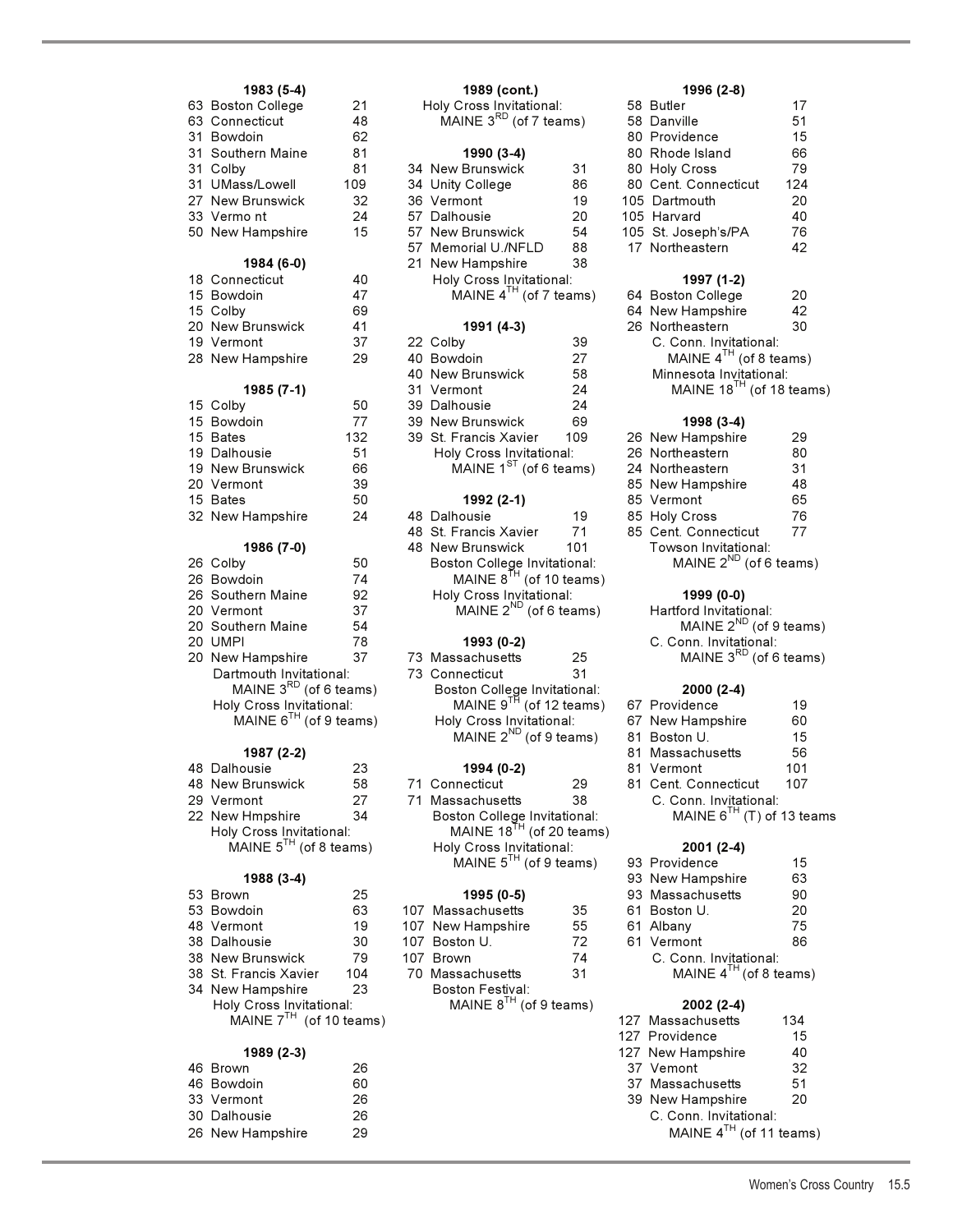| $2003(1-1)$                 |    | $2004(0-3)$                                              |    | $2005(2-1)$                                             |    |
|-----------------------------|----|----------------------------------------------------------|----|---------------------------------------------------------|----|
| 38 Vermont                  | 29 | 72 Massachusetts                                         | 29 | 48 Vermont                                              | 28 |
| 38 Massachusetts            | 53 | 72 Vermont                                               | 31 | 48 Massachusetts                                        | 49 |
| C. Conn. Invitational:      |    | 35 New Hampshire                                         | 21 | 19 New Hampshire                                        | 37 |
| MAINE $4^{TH}$ (of 9 teams) |    | <b>UNH Invitational:</b><br>MAINE $9^{TH}$ (of 12 teams) |    | Binghamton_Invitational:<br>MAINE $5^{TH}$ (of 8 teams) |    |
|                             |    | 2006 (1-2)                                               |    |                                                         |    |
| 51 New Hampshire            | 20 | 38 Massachusetts                                         | 54 | 38 Boston College                                       | 31 |

## **AMERICA EAST**

*Creation of the North Atlantic Conference in the late 1980's, later re-named America East, provided a new conference championship for Maine's women's cross country teams. The initial championship meet was held in 1989. Charter members were Boston and Northeastern Universities and the Universities of Hartford, Maine, New Hampshire, and Vermont. The U. of Delaware joined in 1991, Drexel U. in 1993, Hofstra U. in 1994, and Towson U. in 1995.*

*Drexel U. dropped women's cross country in 1998. The U. of Delaware, Hofstra and Towson Universities resigned in 2001. Albany, Binghamton, and Stony Brook Universities joined in 2001. The U. of Maryland at Baltimore Country became a member in 2003. Northeastern U. resigned after the 2004 championship.*

**\*Conference Champion** 

|               | 1989  | 1990  | 1991  | 1992  | 1993  | 1994   | 1995   | 1996   | 1997   | 1998  |
|---------------|-------|-------|-------|-------|-------|--------|--------|--------|--------|-------|
| Boston U.     | 60    | $30*$ | $52*$ | $34*$ | $34*$ | $30*$  | 46     | $29*$  | $37*$  | $30*$ |
| Delaware      |       |       | $52*$ | 61    | 68    | 53     | $34*$  | 103    | 119    | 148   |
| Drexel        |       |       |       |       | 236   | 247    | 315    | 283    | 276    |       |
| Hartford      | 170   | 171   | 215   | 184   | 225   | 248    | 240    | 259    | 314    | 254   |
| Hofstra       | ----- |       | ----- | ----- | ----- | 231    | 200    | 245    | 250    | 243   |
| <b>MAINE</b>  | 51    | 76    | 97    | 134   | 122   | 102    | 134    | 140    | 137    | 142   |
| New Hampshire | 111   | 114   | 100   | 78    | 111   | 84     | 97     | 80     | 40     | 79    |
| Northeastern  | 80    | 132   | 123   | 179   | 163   | 154    | 190    | 147    | 172    | 144   |
| Towson        |       |       |       |       |       |        | 190    | 203    | 178    | 158   |
| Vermont       | $44*$ | 40    | 61    | 50    | 40    | 98     | 77     | 46     | 56     | 50    |
|               |       |       |       |       |       |        |        |        |        |       |
|               |       | 1999  | 2000  | 2001  | 2002  | 2003   | 2004   | 2005   | 2006   |       |
| Albany        |       |       |       | 115   | 118   | 112    | 160    | 142    | 152    |       |
| Binghamton    |       |       |       | 213   | 173   | 117    | 117    | 103    | 134    |       |
| Boston U.     |       | $16*$ | $25*$ | $19*$ | $36*$ | 116    | $27*$  | $40*$  | $47*$  |       |
| Delaware      |       | 116   | 111   |       |       |        |        |        |        |       |
| Hartford      |       | 284   | 264   | 256   | 292   | 325    | 330    | 264    | 257    |       |
| Hofstra       |       | 213   | 222   | ----- | ----- | ------ | ------ | ------ | ------ |       |
| <b>MAINE</b>  |       | 138   | 80    | 98    | 161   | 155    | 188    | 153    | 140    |       |
| New Hampshire |       | 99    | 54    | 74    | 78    | $42*$  | 85     | 89     | 77     |       |
| Northeastern  |       | 193   | 207   | 213   | 191   | 176    | 173    |        |        |       |
| Stony Brook   |       |       |       | 140   | 43    | 70     | 93     | 56     | 89     |       |
| Towson        |       | 184   | 198   | ----- |       | -----  |        | ------ |        |       |
| <b>UMBC</b>   |       | ----  |       |       |       | 154    | 164    | 192    | 198    |       |
| Vermont       |       | 49    | 73    | 135   | 113   | 131    | 139    | 137    | 110    |       |
|               |       |       |       |       |       |        |        |        |        |       |

### **MAINE RUNNERS AMONG TOP 10 FINISHERS**

| 1989                                                                      | 1993                               | 1998                         |                                       |
|---------------------------------------------------------------------------|------------------------------------|------------------------------|---------------------------------------|
| Amy Patterson (2 <sup>ND</sup> )                                          | Kerry Brothers $(5^{TH})$          | Vanessas McGowan $(51H)$     |                                       |
| Karen Salsbury (3 <sup>RD</sup> )                                         | 1994                               | 2001                         | 2005                                  |
| Theresa Withee (10 <sup>TH</sup> )                                        | Patty McCormick (3 <sup>RD</sup> ) | Nicole Pelletier $(8^{1H})$  | Heather Jovanelli (10 <sup>TH</sup> ) |
| 1990<br>Karin Kalkofen (9 $^{1H}$ )<br>Kerry Brothers (10 <sup>TH</sup> ) | 1995<br>Patty McCormick (5TH)      | 2004<br>Hana Pelletier (9TH) |                                       |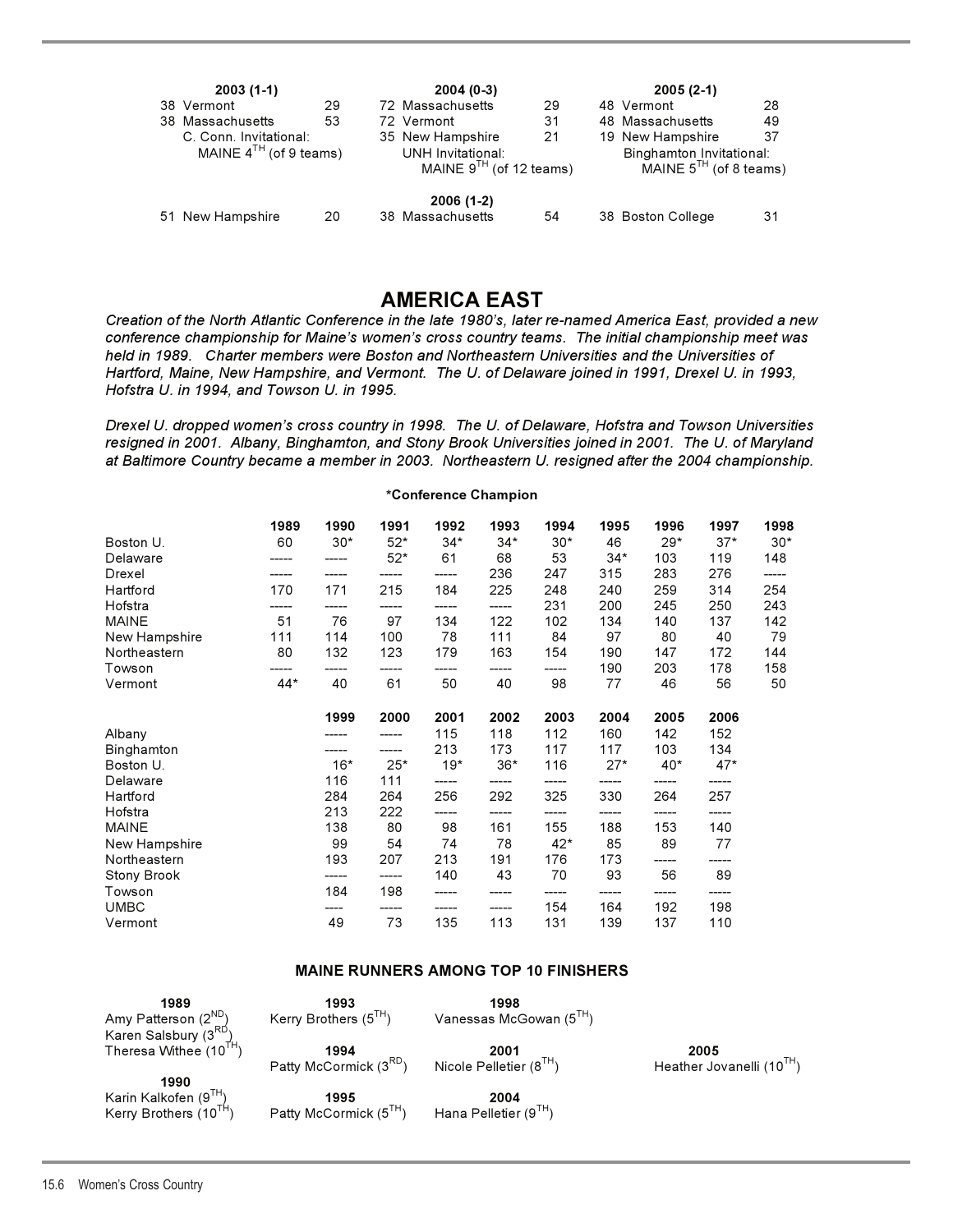## **E. A. I. A. W.**

*The Eastern Association of Intercollegiate Athletics for Women sponsored a cross country championship race for a number of years during the 1970s and 1980s. Maine competed in this event in 1978, 1979, and 1981. Best finish by a Maine team occurred in 1981 when the Black Bears finished third.*

#### **MAINE RUNNERS AMONG TOP 25 FINISHERS**

**1978 1979 1981**  Joan Westphal (14<sup>TH</sup>) Joann Choiniere (4<sup>TH</sup>) Joann Choiniere (5<sup>TH</sup>)<br>Lillian Riley (18<sup>TH</sup>) Lillian Riley (18<sup>TH</sup>) Roseanna Prest (12<sup>TF</sup>

Roseanna Prest  $(12^{TH})$ Kimberly McDonald (16TH)

## **EASTERN COLLEGE ATHLETIC CONFERENCE**

*Maine teams competed in the ECAC Division One Championship meet for several years during the 1980s and 1990s. Best team finish was fifth place in 1993.*

#### **MAINE RUNNERS AMONG TOP 50 FINISHERS**

**1989 1989** Morgan Eash (48<sup>TH</sup>)<sup>′</sup> **1995**<br>Patricia McCor **1995** Karen Salsbury (46<sup>TH</sup>)

Anita Grover (40TH) Karin Kalkofen (46 $^{fH}$ )

**1985 1991 1994** 

 $K$ erry Brothers (25 $^{TH}$ )<br>Morgan Eash (48 $^{TH}$ )

Kerry Brothers (12TH) **1996** 

Kathryn Tracy (50<sup>TH)</sup> Karen Fields (24<sup>TH</sup>) Patricia McCormick (12<sup>TH</sup>)

 $\mathsf{P}$ atricia McCormick (26 $^{\mathsf{TH}}$ ) Patricia McCormick (26 $^{\mathsf{TH}}$ )

**1990 1990 Heather Pola (26<sup>TH</sup>) Nicole Stevens (12<sup>TH</sup>)</del> <b>Kerry Brothers (28<sup>TH</sup>) 1990 Heather Pola (26<sup>TH</sup>) <b>1990 Heather (31**<sup>ST</sup>) Jacklyn Maurer (31ST)

## **M.A.I.A.W.**

*The Maine Association of Intercollegiate Athletics for Women sponsored a cross country championship between 1978 and 1986. Additional meets were held in 1987 and 1988 under the auspices of coaches of in-state teams. Team scores and names of Maine runners who captured individual titles are shown here.*

#### **\*Conference Champion**

|              | 1978  | 1979  | 1980  | 1981  | 1982  | 1983  | 1984  | 1985  | 1986  | 1987  | 1988  |
|--------------|-------|-------|-------|-------|-------|-------|-------|-------|-------|-------|-------|
| <b>Bates</b> | 88    | 53    | 43    | 50    | 76    | 36    | ----- | 87    | 59    | 74    | 67    |
| Bowdoin      | 43    | $41*$ | 69    | 59    | 80    | 114   | 47    | 88    | 109   | 63    | 81    |
| Colby        | 72    | 71    | 120   | 95    | 117   | 100   | 69    | 40    | $40*$ |       | 71    |
| <b>MAINE</b> | $29*$ | 50    | $35*$ | $21*$ | $30*$ | $32*$ | $15*$ | $20*$ | 47    | $34*$ | $58*$ |
| So. Maine    |       | ----- | 134   | 129   | 63    | 80    | ----- | 153   | 116   | 115   | $58*$ |
| <b>UMPI</b>  |       |       |       |       |       |       |       | ----- | 184   | ----- |       |
| Unity        |       |       |       |       |       |       |       |       |       | ----- | 189   |

#### **INDIVIDUAL CHAMPIONS FROM MAINE**

| 1978            | 1983         | 1985           | 1988         |
|-----------------|--------------|----------------|--------------|
| Joan Westphal   | Susan Elias  | Kathryn Tracy  | Tina Meserve |
| 1981            | 1984         | 1987           |              |
| Joann Choiniere | Leslie Walls | Karen Salsbury |              |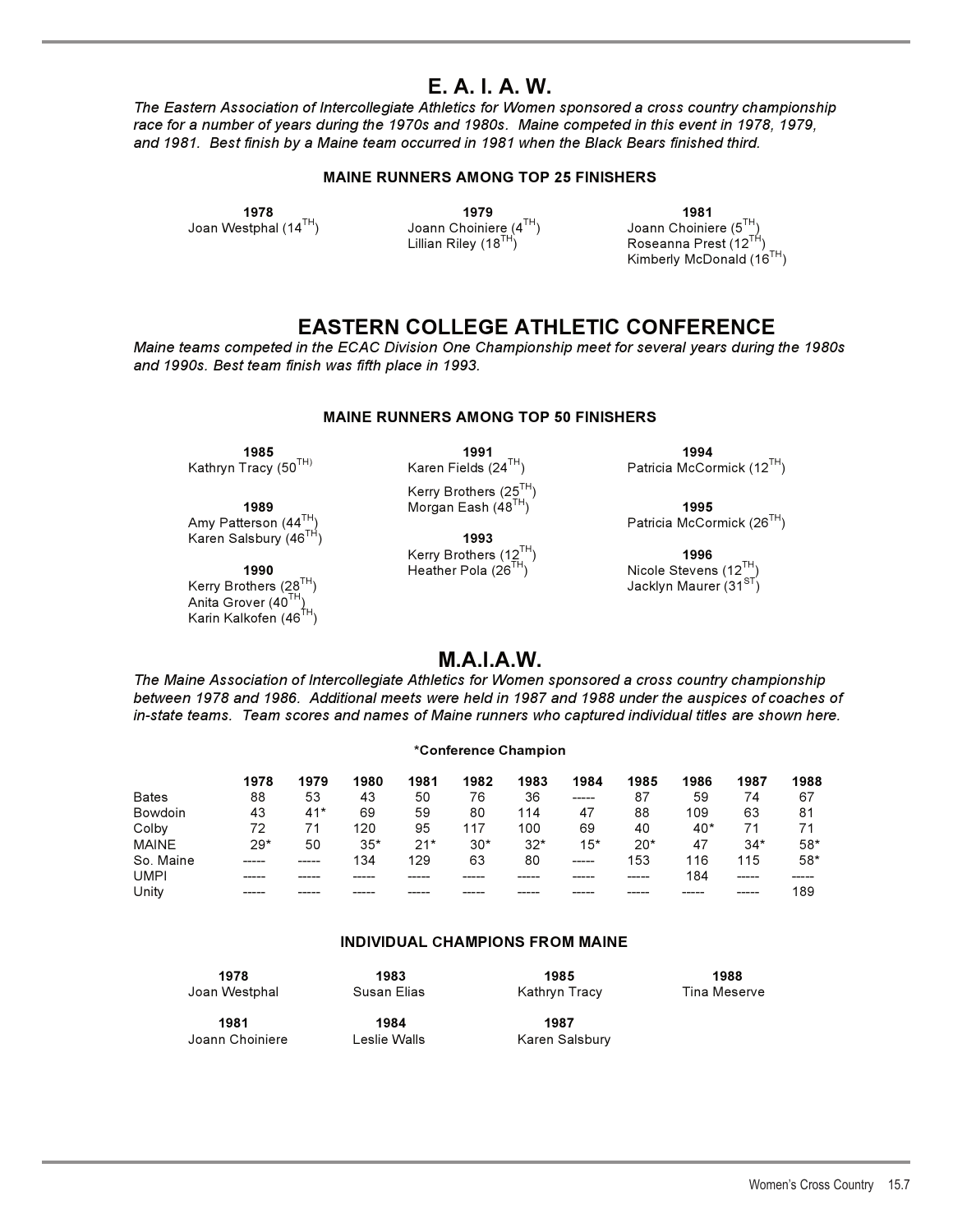## **NEW ENGLAND CHAMPIONSHIPS**

*The University of Maine has competed in the annual New England Intercollegiate Cross Country Championships each fall since its initial season in 1977. Best Maine team finish was fifth place in 1981.*

#### **MAINE RUNNERS AMONG TOP 50 FINISHERS**

Joan Westphal (45<sup>TH</sup>)<br>Sandra Cook (47<sup>TH</sup>)

**1979** Bethany Heslam (50<sup>TH</sup>)<br>Joann Choiniere (11<sup>TH</sup>)

Kimberly MacDonald  $(35<sup>TH</sup>)$ 

Joann Choiniere (8TH) Karen Salsbury (19TH) **2001**  Kimberly McDonald  $(31<sup>ST</sup>)$ 

Roseanna Prest (11 $^{TH}$ )

**1983 2003** 2003 2003 2004 2005 2006 2007 2008 2008 Susan Elias (27<sup>TH</sup>) Amy Patterson (9<sup>TH</sup>) Heather Jovanelli (30<sup>TH</sup>)<br>Margaret England (46<sup>TH</sup>) Karen Salsbury (11<sup>TH</sup>) Margaret England (46TH)

> **2005 2006**  Heather Jovanelli ( $28<sup>TH</sup>$ )

**1977 1984 1990**  Sandra Cook (17<sup>TH</sup>) Leslie Walls (14<sup>TH</sup>) Kerry Brothers (43<sup>RD</sup>)<br>Lauren Noether (28<sup>TH</sup>) Margaret England (24<sup>TH</sup>) Margaret England (24TH) Roseanna Prest (46TH) **1991** 

> Kathryn Tracy ( $7^{TH}$ ) Roseanna Prest (48TH) **1995**

**1986 1980** Theresa Lewis (33RD) **1996** 

**1981 1987**  Brenda Mahnken (46<sup>TH</sup>)

**1988 2002** 

Theresa Withee  $(39^{TH})$ 

Jessica Belliveau (24TH)



**1978** Kerry Brothers (35<sup>TH</sup>)<br>stphal (45<sup>TH</sup>) **1985** Morgan Eash (50<sup>TH</sup>)

Patricia McCormick (21ST)

Patricia McCormick (40TH)

**1982** Tina Meserve (8<sup>TH</sup>) Vanessa Allen (32<sup>ND</sup>)<br>In Prest (11<sup>TH</sup>) Karen Salsbury (28<sup>TH</sup>) Nicole Pelletier (33<sup>RD</sup>)



#### **1992 BLACK BEAR HARRIERS**

**Maine's women's cross country team had a competitive season in 1992, including a second place finish in the Holy Cross Invitational and placing among the top half of the teams in the New England championship race. Front Row, left to right: Monica Belyea, Kate Ringo, Robin Guptill, Capt. Kerry Brothers, Robin Cipolla, and Karen Fields. Standing, left to right: Allyson Lowell, Jennifer Jacobs, Jill Hindley, Sarah Coulter, Tiffany Pope, and Coach Ann Maxim.**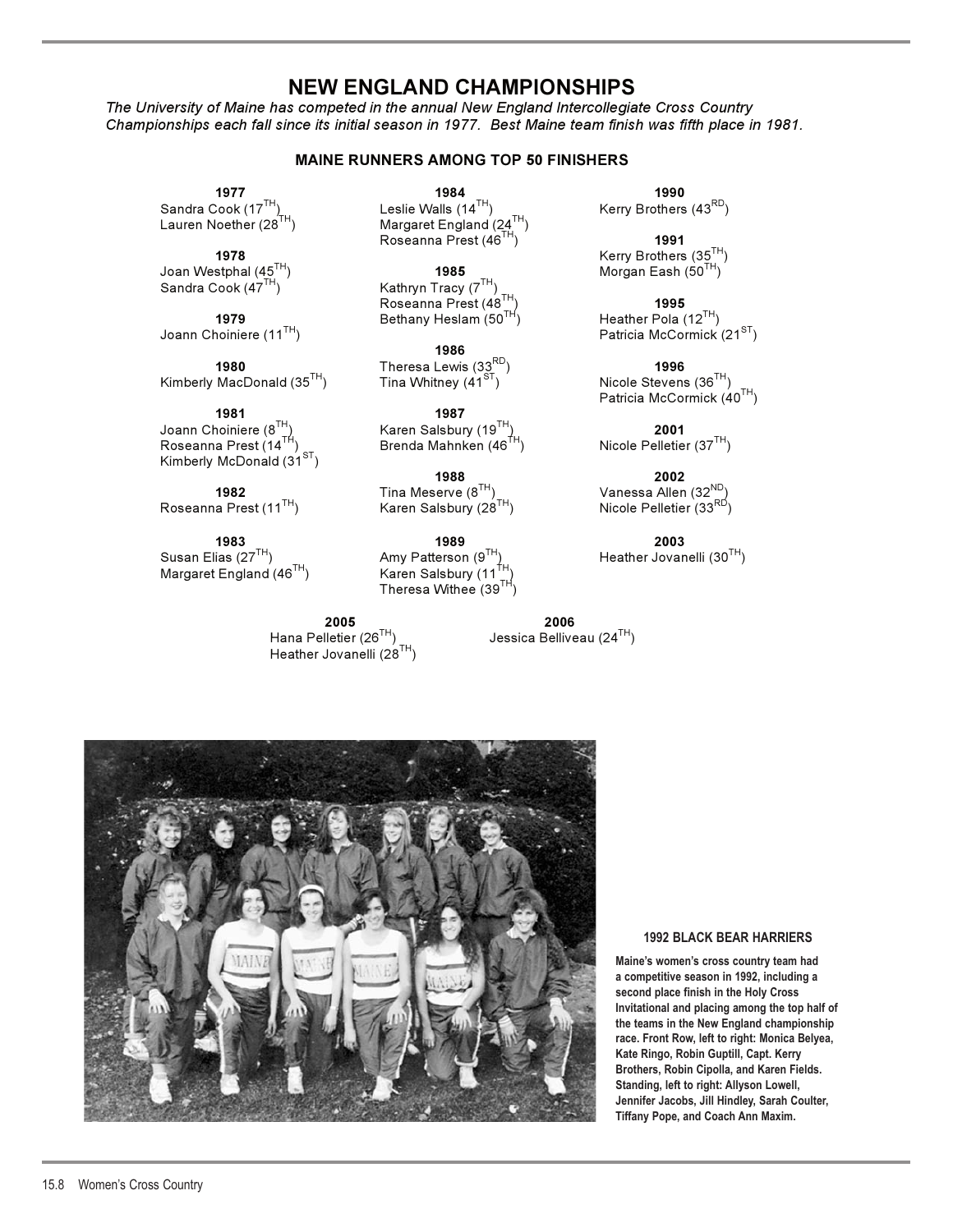## **MURRAY KEATINGE INVITATIONAL**

The Murray Keatinge Invitational provides all of the elements present in a conference championship *meet. This meet, held annually in Orono since 1992, was created as the result of the generosity of the late Mr. Keatinge, a Camden resident with a strong interest in the sport. The meet annually attracts many of the nation's top teams and offers Maine runners national-level competition. Team scores for each race, as well as the names of Maine runners who placed among the top 25 finishers, are listed below.*

#### Maine Runners in Ton 25

| <b>Team Scoring</b>                                                                                                                                                                                          |      | <b>Maine Runners in Top 25</b>                                                           |                                                                                       |  |  |  |
|--------------------------------------------------------------------------------------------------------------------------------------------------------------------------------------------------------------|------|------------------------------------------------------------------------------------------|---------------------------------------------------------------------------------------|--|--|--|
| Purdue 16, New Hampshire 46, MAINE 68                                                                                                                                                                        | 1992 | Sara Coulter (5TH)<br>Allyson Lowell (13TH)                                              | Jill Hindley $(15^{TH})$                                                              |  |  |  |
| Arizona 33, Iowa 48, Minnesota 58,<br>Boston College 102, Purdue 116, Marquette 171,<br>Holy Cross 227, New Hampshire 273,<br>MAINE 237, Cent. Connecticut 327                                               | 1993 | Kerry Brothers (24 <sup>TH</sup> )                                                       |                                                                                       |  |  |  |
| South Florida 47, Dartmouth 57, Boston U. 89,<br>lowa 116, Delaware 126, New Hampshire 163,<br>Butler 170, MAINE 190, Cent. Connecticut 223                                                                  | 1994 | Patricia McCormick (10 <sup>TH</sup> )                                                   |                                                                                       |  |  |  |
| Dartmouth 25, Boston College 41, Iowa 103,<br>Ball State 108, New Hampshire 123, Butler 132,<br>MAINE 209, Cent. Connecticut 245                                                                             | 1995 | None in top 25                                                                           |                                                                                       |  |  |  |
| Stanford 31, Arizona 42, Boston College 71,<br>Marquette 115, Iowa 165, Butler 181, Kansas 207,<br>Army 224, New Hampshire 227, Colgate 285,<br>MAINE 313, Holy Cross 360, Cent. Connecticut 411             | 1996 | None in top 25                                                                           |                                                                                       |  |  |  |
| Dartmouth 43, Ball State 58, Arizona 63, Navy 118,<br>New Hampshire 149, Alabama 154, Purdue 155,<br>Butler 199, Colgate 272, MAINE 293,<br>Connecticut 300, Holy Cross 343,<br><b>Cent. Connecticut 370</b> | 1997 | None in top 25                                                                           |                                                                                       |  |  |  |
| UCLA 35, Boston College 46, Vermont 115,<br>New Hampshire 125, Connecticut 127, MAINE 160,<br>Cent. Connecticut 180, Holy Cross 201, Iowa 210                                                                | 1998 | Vanessa McGowan (14 <sup>TH</sup> )<br>Suzanne Hussey (18 <sup>TH</sup> )                |                                                                                       |  |  |  |
| Marquette 34, Indiana 41, Vermont 61,<br>New Hampshire 132, Dalhousie 141, MAINE 168,<br>Holy Cross 189, Cent. Connecticut 190                                                                               | 1999 | Vanessa McGowan (21 <sup>ST</sup> )                                                      |                                                                                       |  |  |  |
| Nebraska 22, MAINE 75, Vermont 84,<br>New Hampshire 91, Cent. Connecticut 107,<br>Holy Cross 111                                                                                                             | 2000 | Nicole Pelletier (7TH)<br>Vanessa McGowan (8TH)<br>Rachel Borchers (17TH)                | Danielle Donovan (19TH)<br>Vanessa Allen (24TH)<br>Suzanne Hussey (25 <sup>TH</sup> ) |  |  |  |
| Arizona 19, Purdue 52, New Hampshire 104,<br>Holy Cross 124, MAINE 129, Vermont 156,<br>Cent. Connecticut 165                                                                                                | 2001 | Nicole Pelletier (11 <sup>TH</sup> )<br>Vanessa Allen (25 <sup>TH</sup> )                |                                                                                       |  |  |  |
| Marquette 28, Texas A&M 33, Vermont 98,<br>MAINE 101, New Hampshire 122,<br>Cent. Connecticut 185, Holy Cross 196                                                                                            | 2002 | Nicole Pelletier (12TH)<br>Vanessa Allen (13TH)<br>Heather Jovanelli (22 <sup>ND</sup> ) |                                                                                       |  |  |  |